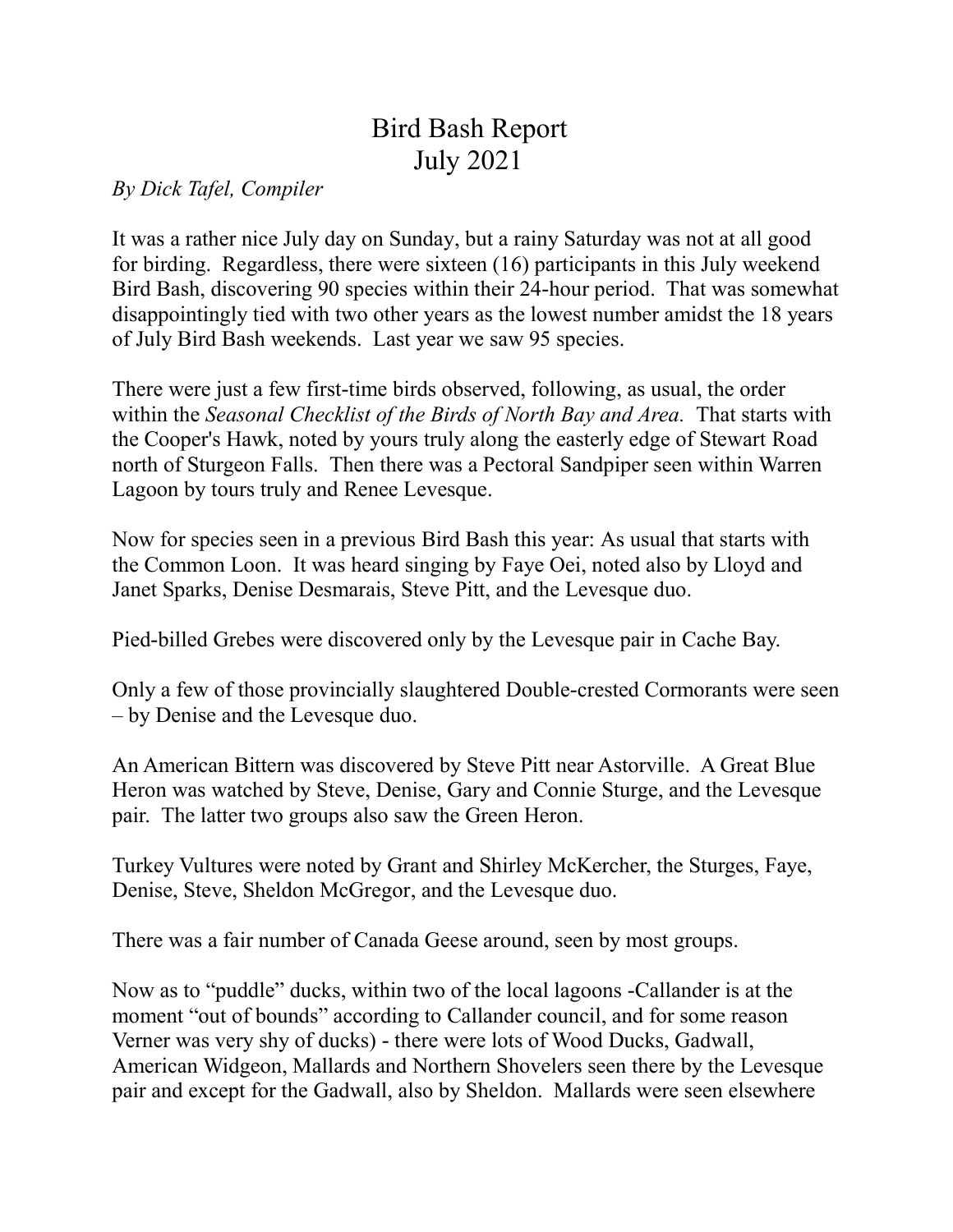by Steve, the McKerchers, and Faye, and at Verner Lagoon, by Denise. Greenwinged Teal were spotted at Warren Lagoon by Sheldon.

No diving ducks were noted, except for Common Goldeneye spotted by the McKerchers and the Levesque duo.

As to predators, the serious Osprey was enjoyed by Therez Violette at its nesting area at the ball field at Cache Bay, and also noted by Faye, Denise, the Levesque pair and the Sturges, who also saw a Northern Harrier. (The two adult Ospreys at Cache Bay were rewarded with two chicks, one or two of them seen by those who spotted the Osprey there.)

The Sturges also noted American Kestrel, as did the Levesque pair, Sheldon, and Denise. The Broad-winged Hawk was spotted by the Sparks and John Levesque, who, with Renee, also saw Merlins (right in their yard), as did the McKerchers. The latter duo and the Levesque pair also saw Bald Eagles.

Ruffed Grouse were found by the Sparks, Steve and Faye who also saw Wild Turkeys.

Sandhill Cranes were spotted by the Sturges and Steve.

Now as to other shorebirds of which many have already begun their sojourns back south, we will start with the local Killdeers and Spotted Sandpipers. They were noted by the Levesque duo and Sheldon, along with Lesser Yellowlegs and Least Sandpipers. The Levesque pair also saw Semipalmated and Solitary Sandpipers. They were all found at one or the other of the three birder-active lagoons.

Ring-billed Gulls were in abundance, but Herring Gulls were spotted only by Faye, the Sturges, Steve and the Sparks. The simple question is – just where are those many Herring Gulls that were here earlier in the season?

No Black Terns were discovered, but the Caspians were watched by Denise, the Levesque pair and Sheldon.

Rock Doves remained ubiquitous, while Mourning Doves were seen by Therez, Steve, the Sturges, and the Levesque pair.

A pair of Chimney Swifts gliding above Powassan Lagoon were watched by the Levesque pair.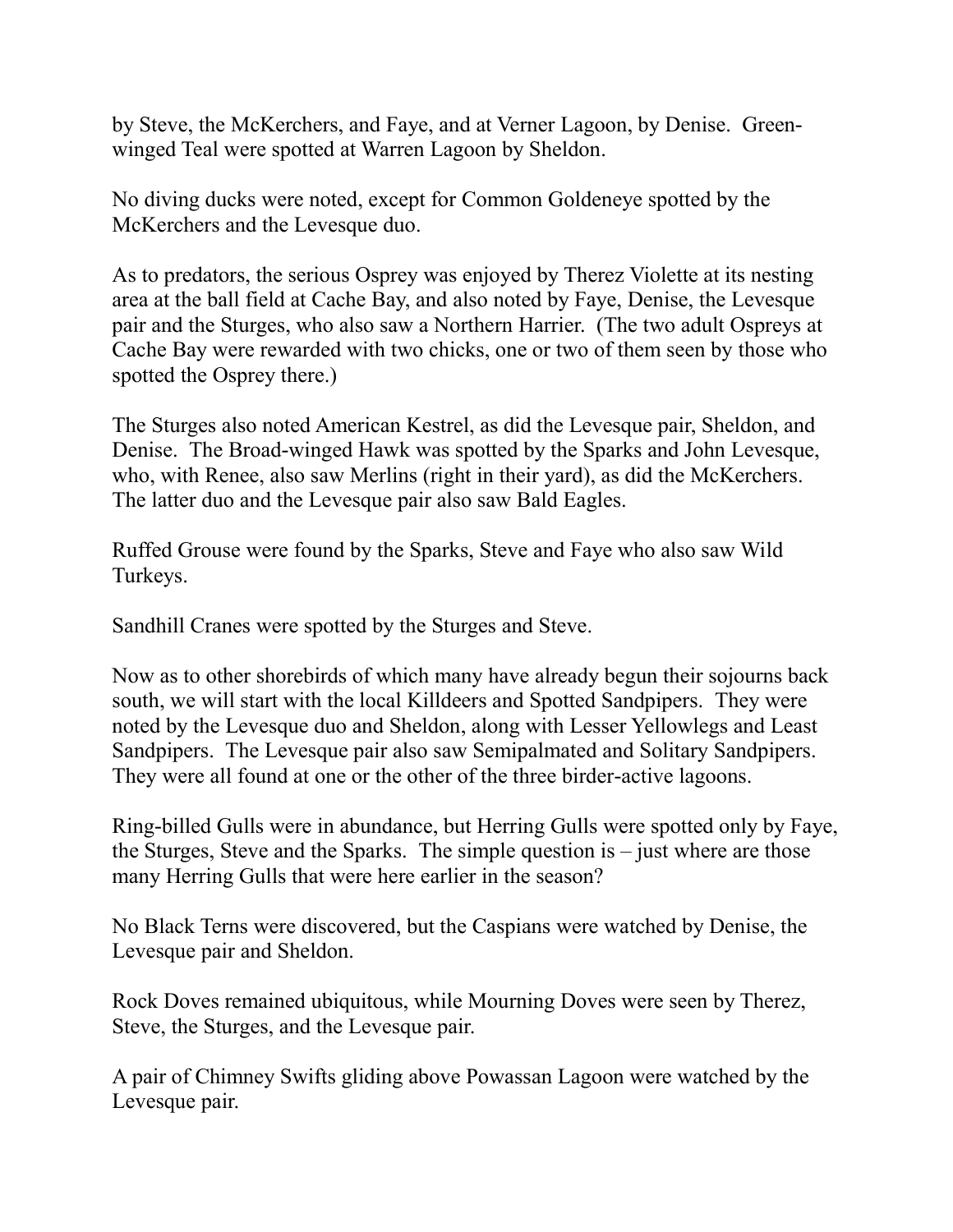Ruby-throated Hummingbirds were active at most feeder areas.

Belted Kingfishers were noted by the Sparks, Denise, Faye, the Sturges, and the Levesque pair.

As to the woodpeckers, the Yellow-bellied Sapsucker was found only by the Sturges, Faye, and the Sparks. A Hairy Woodpecker was spotted only by the Levesque pair who also saw, as did Steve, the Downy Woodpecker; the Levesque duo also had Northern Flickers on their lists, as did the Sturges, the Sparks, Therez, and Denise. Pileated Woodpeckers were watched only by the Levesque duo and the McKerchers.

Flycatchers were fairly numerous, especially Eastern Kingbirds, many of which were spotted by Sheldon, the Levesque pair, the Sparks, Denise, and the Sturges. The latter four groups also found Alder Flycatchers. Eastern Phoebes were spotted by the McKerchers, the Levesque duo, and Denise. The latter two groups also found Great Crested Flycatchers.

Amidst the vireos, no Warbling were spotted, but the Philadelphia was identified by the Levesque pair; the Blue-headed heard by the Sturges; and the very common Red-eyed heard and/or seen by both groups, plus the McKerchers.

Canada Jays did not make any list, but Blue Jays were noted by many, as were the American Crow and the Common Raven.

Three swallow species were noted: the Barn by Steve, the Sturges, Sheldon, and the Levesque pair; the Tree by the Sturges, Sheldon and the Levesque pair; and the Cliff, only by Sheldon.

Black-capped Chickadees were, as ever, seen all over the place, but the Redbreasted Nuthatch was noted only by Pam and Peter Handley, Steve, the Sturges, and Denise. No one spotted the White-breasted Nuthatch.

A House Wren was heard very well by the Levesque pair within the town of Verner, but no other wrens were identified.

No kinglets came into view or hearing.

As to thrushes, no one reported the Eastern Bluebird, but the Veery was noted by Denise, Sheldon, the Sturges, and the Levesque pair. The latter duo also heard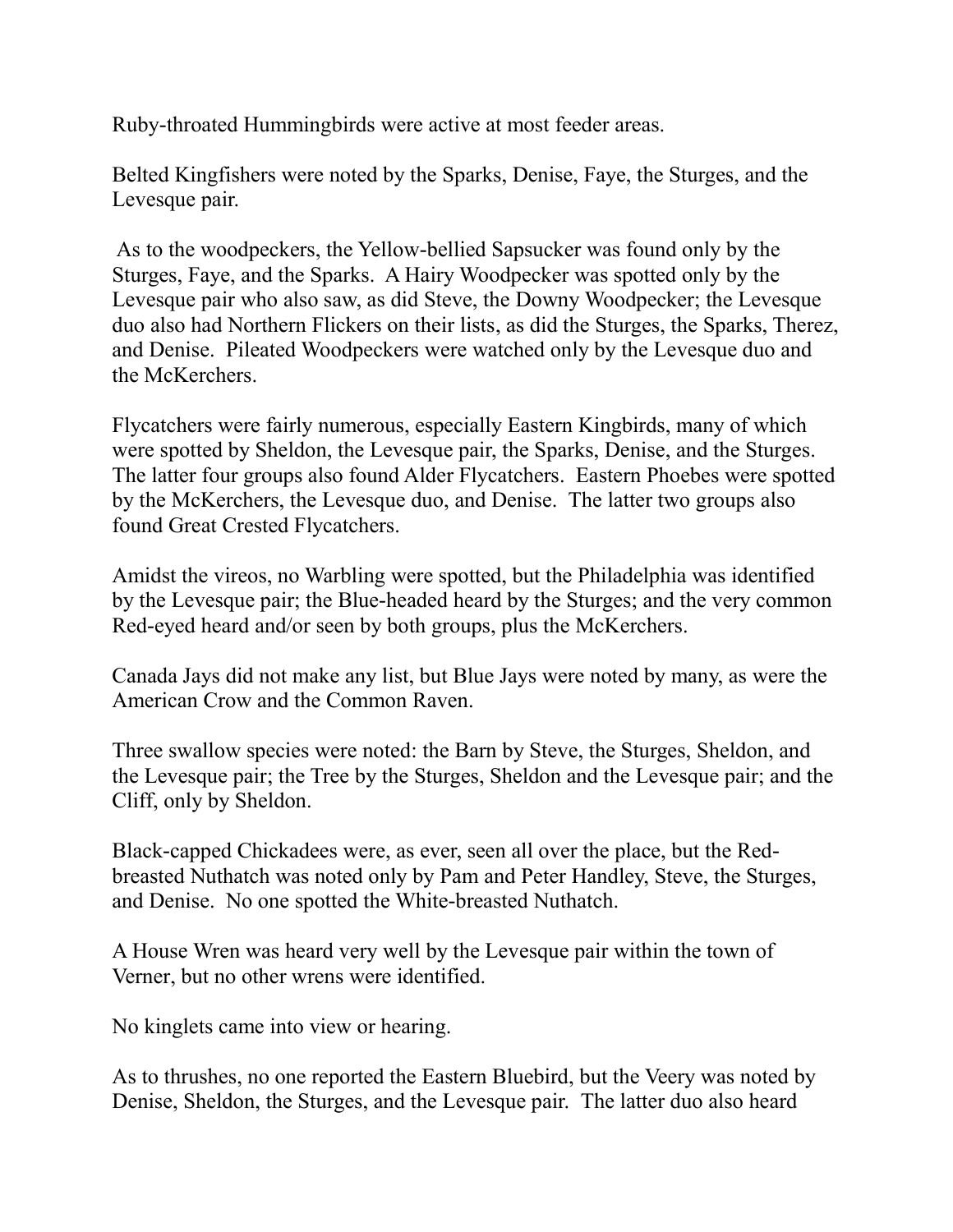Swainson's Thrush, while the Sturges heard the Hermit. The friendly American Robins remained all over the place!

Gray Catbirds were spotted by Steve and the Levesque duo, both groups also finding the Brown Thrasher, as did Therez, and the Handleys.

European Starlings were, as usual, all over the place.

Cedar Waxwings were watched in large numbers, some soaring about like swallows, by the Levesque pair, Denise, the Sparks, and the Sturges.

Warblers were plentiful with the Yellow the most watched – by the McKerchers, Sheldon, Denise, Steve, and the Levesque duo. The latter pair plus John and the Sparks saw the American Redstart. Common Yellowthroats were found by Denise, Sheldon, the Sturges, and the Levesque pair. The latter two groups also found Nashvilles. Chestnut-sideds were located by the McKerchers and Denise. The Levesque duo identified Ovenbirds, while Denise found the Magnolia.

As to sparrows: the Song Sparrow was observed by many; the Chipping, by the Sturges, the McKerchers, Denise, and the Sparks; Savannahs and White-throats, by the Sturges, Denise and the Levesque pair, the latter group also seeing the Swamp, and Sheldon seeing the Savannah.

No Rose-breasted Grosbeaks were discovered (nor cardinals), but Indigo Buntings were enjoyed by the Levesque pair and the Sturges.

Bobolinks were spotted only by Denise and Sheldon. The Eastern Meadowlark was noted solely by the Levesque pair and the Sturges.

Red-winged Blackbirds and Common Grackles continued to be very commonplace.

The Brown-headed Cowbird was noticed only by the Levesque pair near Veuve River. The Baltimore Oriole was completely missed.

Purple Finches were spotted by the Handleys, John, the Levesque duo, and the Sturges.

American Goldfinches were on the lists of Therez, the Sturges, Steve, the McKerchers, the Levesque pair, and Denise.